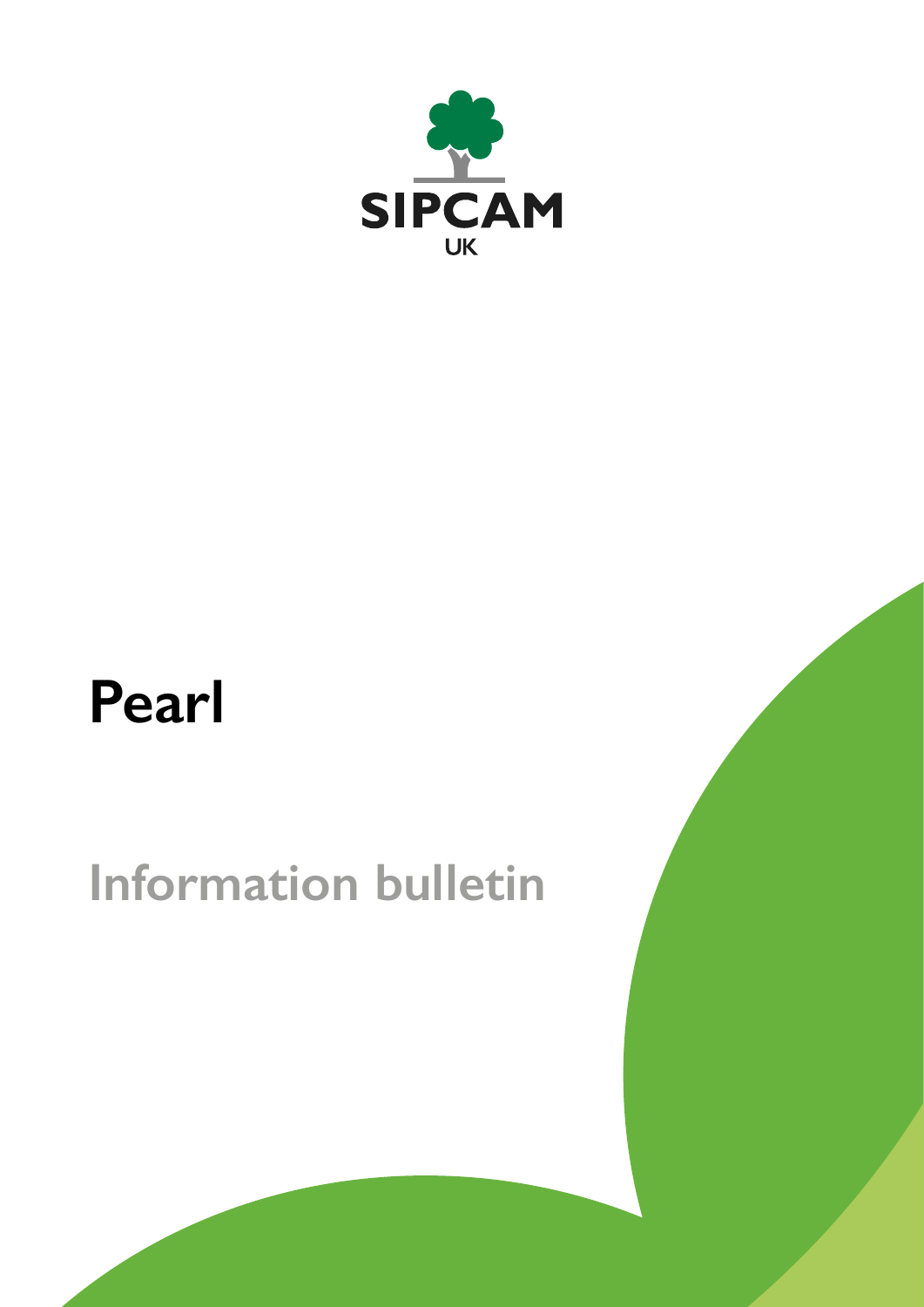### **Pearl Water Dispersible Micro-Granule**

**Pearl is a water dispersible micro-granule developed as a highly soluble formulation. With activated lignin sulphonates\* the fertiliser will supply both Potash and Magnesium with high percentage Boron and Zinc. Pearl will support grain, seed, fruit and tuber development and helps plants overcome temporary deficiencies when uptake is low.**

Pearl has proved useful in fruit and vegetables where quality is an issue; Potatoes when roots are developing to maintain leaf area and at bulking to keep leaves green, aid N metabolism and increase movement of assimilates to tubers; Maize at early growth stages to develop good roots and leaf size; OSR during rapid growth to reduce stem splitting and good pod development to aid see production; Sugar, Fodder Beet and Brassicae crops where there is a high demand for Boron throughout rapid growth phases.

**\*Activated Lignin Sulphonates: Natural vegetable products with equal to or better complexing efficacy as EDTA with no toxicity issues.**

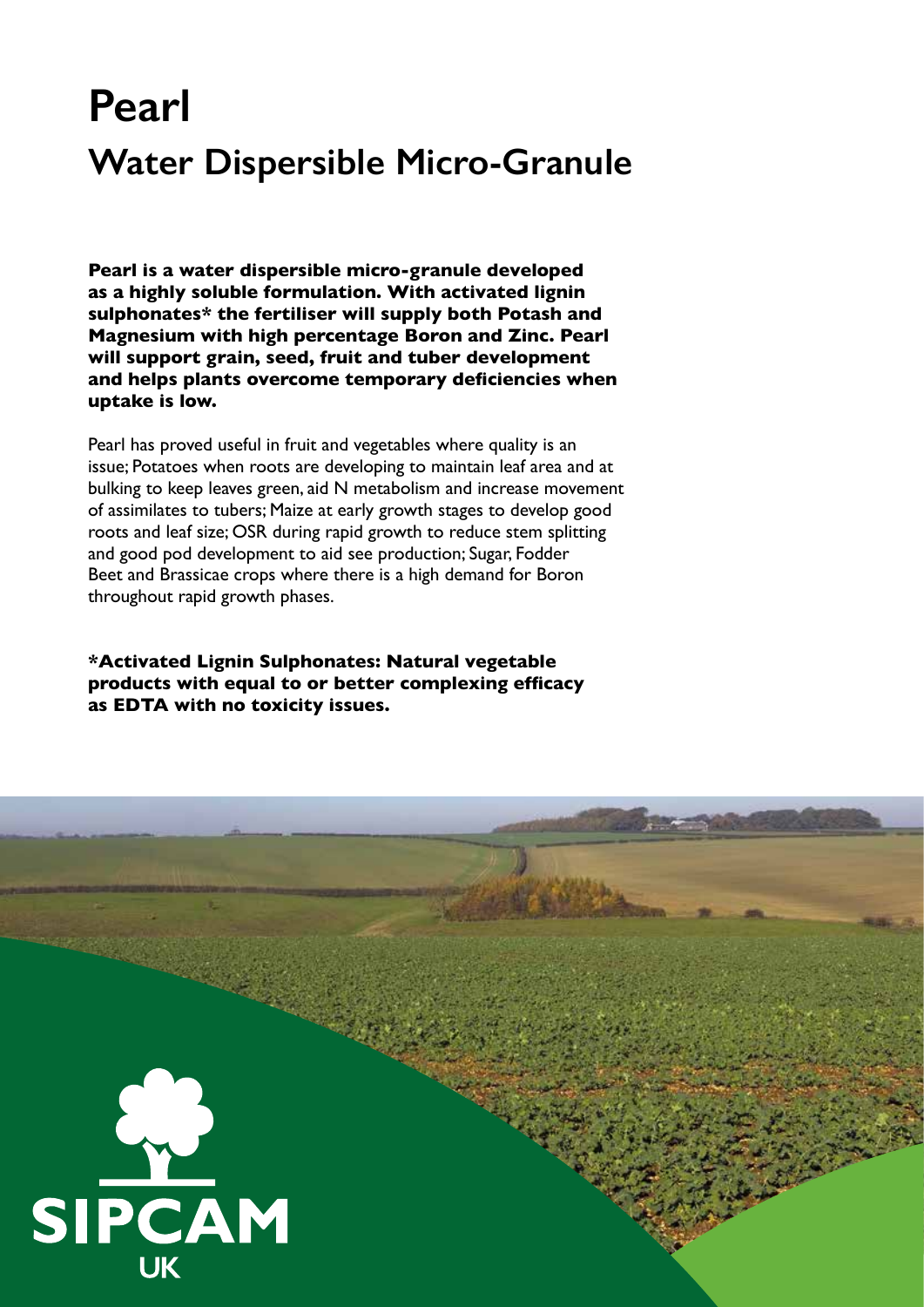# **Made from quality raw materials**

### **the benefits of Pearl are:-**

#### **Potash**

- Deficiencies often occur at periods of rapid growth
- Increases the plants resistance to pests and diseases
- Helps plants maintain turgor and hence increases drought resistance
- Deficiency may reduce rooting and plant size

#### **Magnesium**

- Essential for chlorophyll formation and photosynthesis
- Magnesium may have effects on pigments such as carotene
- 300 enzyme reactions influenced by Magnesium

#### **Boron**

- Essential for good root development
- Increases cell wall strength
- Aids nitrogen metabolism
- Can aid poliination
- Can increase movement of assimilates from leaves and stems into grains, fruit and tubers

#### **Zinc**

- Zinc deficiency can reduce leaf size
- Deficiency causes stunted plants
- Deficiency therefore reduces photosynthesis

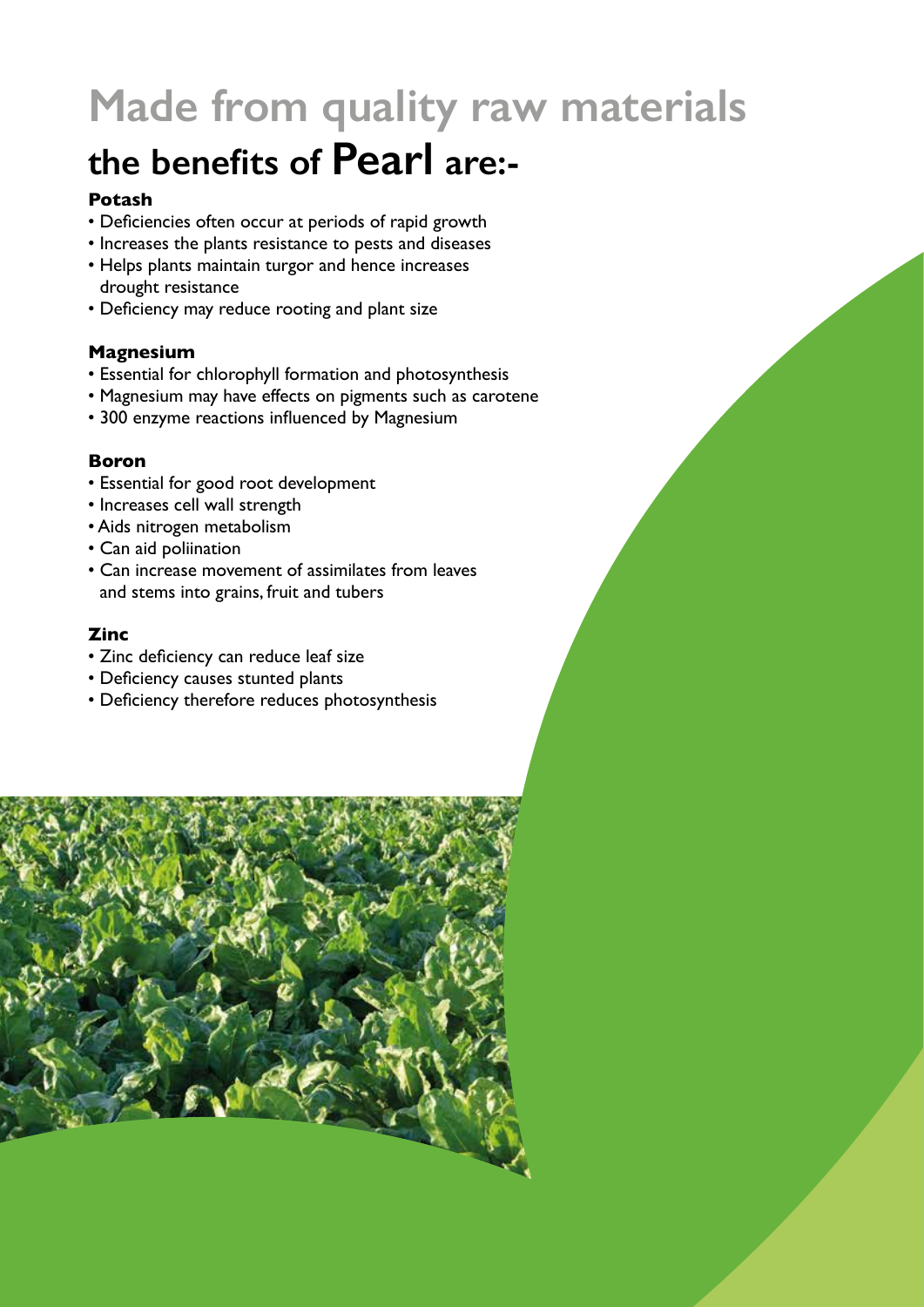## **Oilseed Rape**

**Brassicae species have a high requirement for B, removal of crops and leaching of B is leading to a decrease in soil B levels – over 60% of soils tested by Lancrop were below the threshold level. Cold, wet weather reduces root growth and hence nutrient uptake.**

#### **EFFECTS OF B DEFICIENCY**

Boron deficiency inhibits root growth.

Uptake of P is lower in the root tips of B deficient plants.

B deficiency can result in cracked stems. In some plants insect damage has been shown to be higher in B deficient plants.

B is required for pollen tube growth and pollen viability and thereby for seed development.

B deficient crops are more susceptible to frost damage.



Boron deficiency in Brassicae plant. Leaves yellowing and curling at edges.

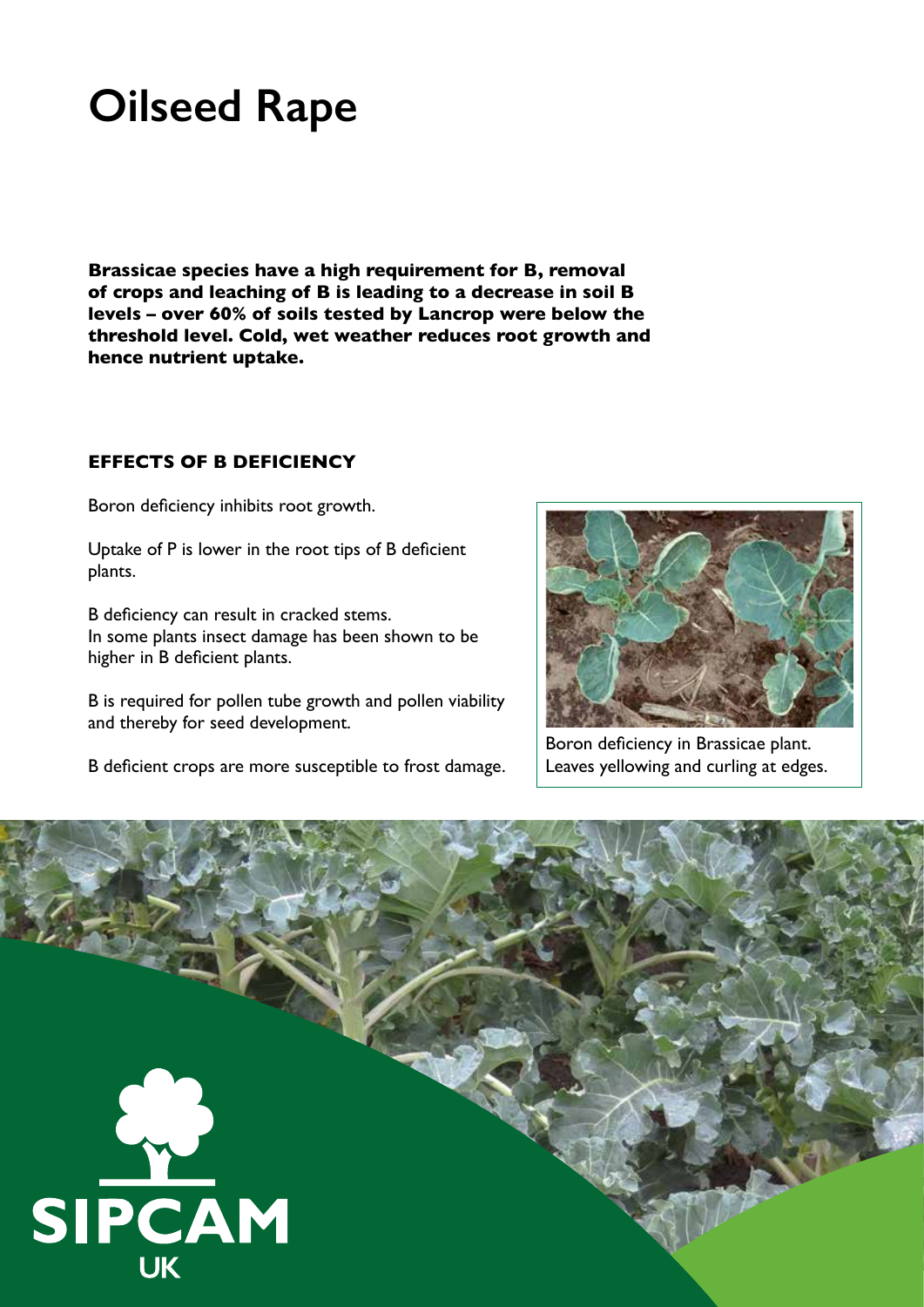#### **POTASH REQUIREMENT**

Potash is required for healthy root and top growth. At times of maximum growth in spring uptake can be in the region of 12kg/ha/day – where conditions for growth are not ideal (poor soil structure, thin soils, very wet or dry conditions etc.) the plant may not be able to extract its full needs even though the total quantity in the soil is theoretically sufficient.(PDA)



Potash deficiency.

Pearl is ideally suited to providing the nutrients required to maintain healthy growth apply at 2kg/ha and follow up with further applications at 10-14 day intervals.

**With a composition of 18% K2O. 6% MgO, 6% S, 1.5% Zn, 6% B, Pearl places essential nutrients exactly when the plant needs them.**

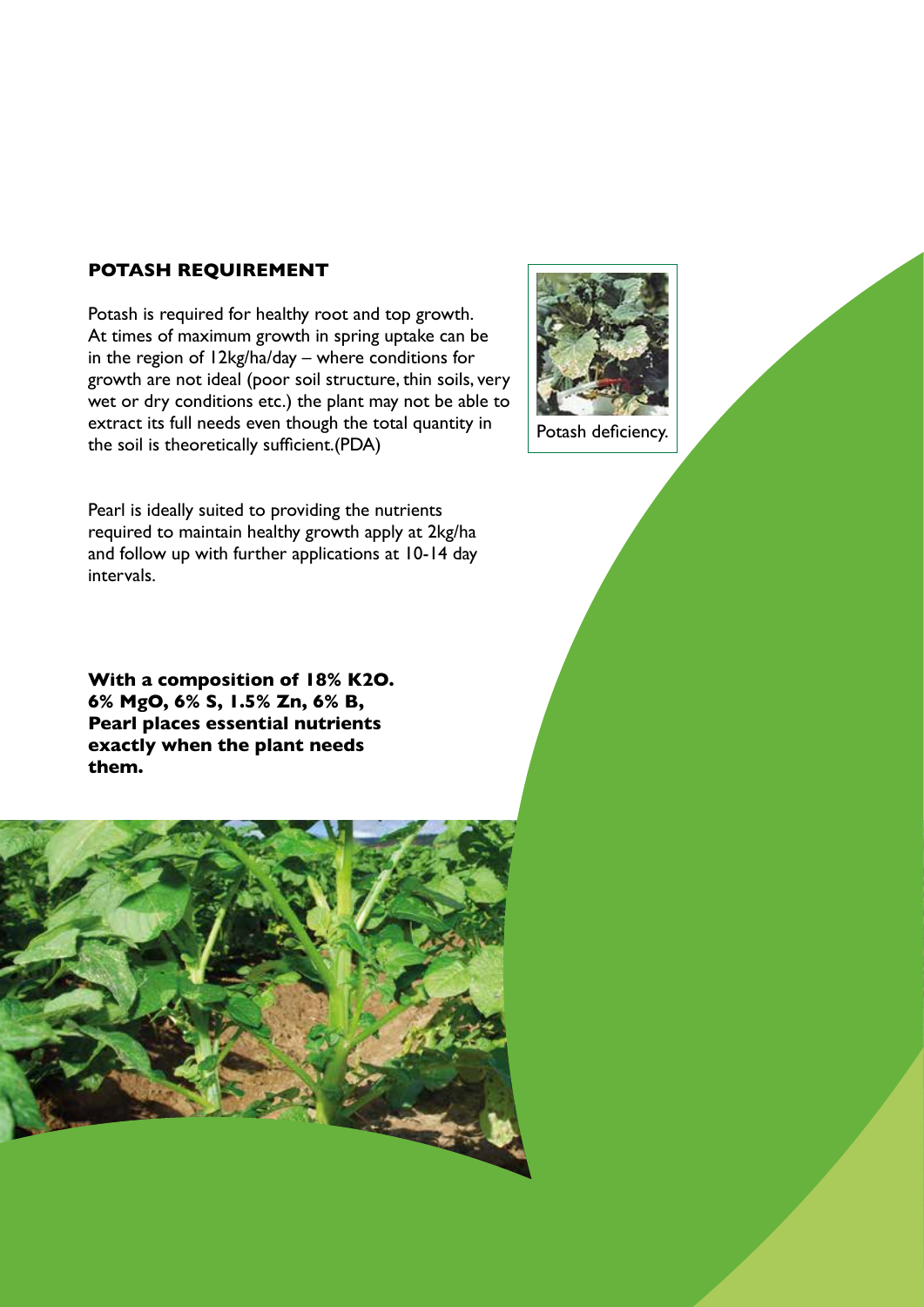## **Pearl Key Points**

- Water Dispersible granules Highly soluble formulation.
- With activated lignin sulphonates- natural vegetable products with equal to or better complexing efficacy as EDTA with no toxicity issues.
- Quality raw materials.
- Concentrated source of nutrients, no water to transport.
- Supplies both Potash and Magnesium with high percentage Boron and Zinc.
- Supports grain, seed, fruit and tuber development.
- Helps plants overcome temporary deficiencies when uptake is low.

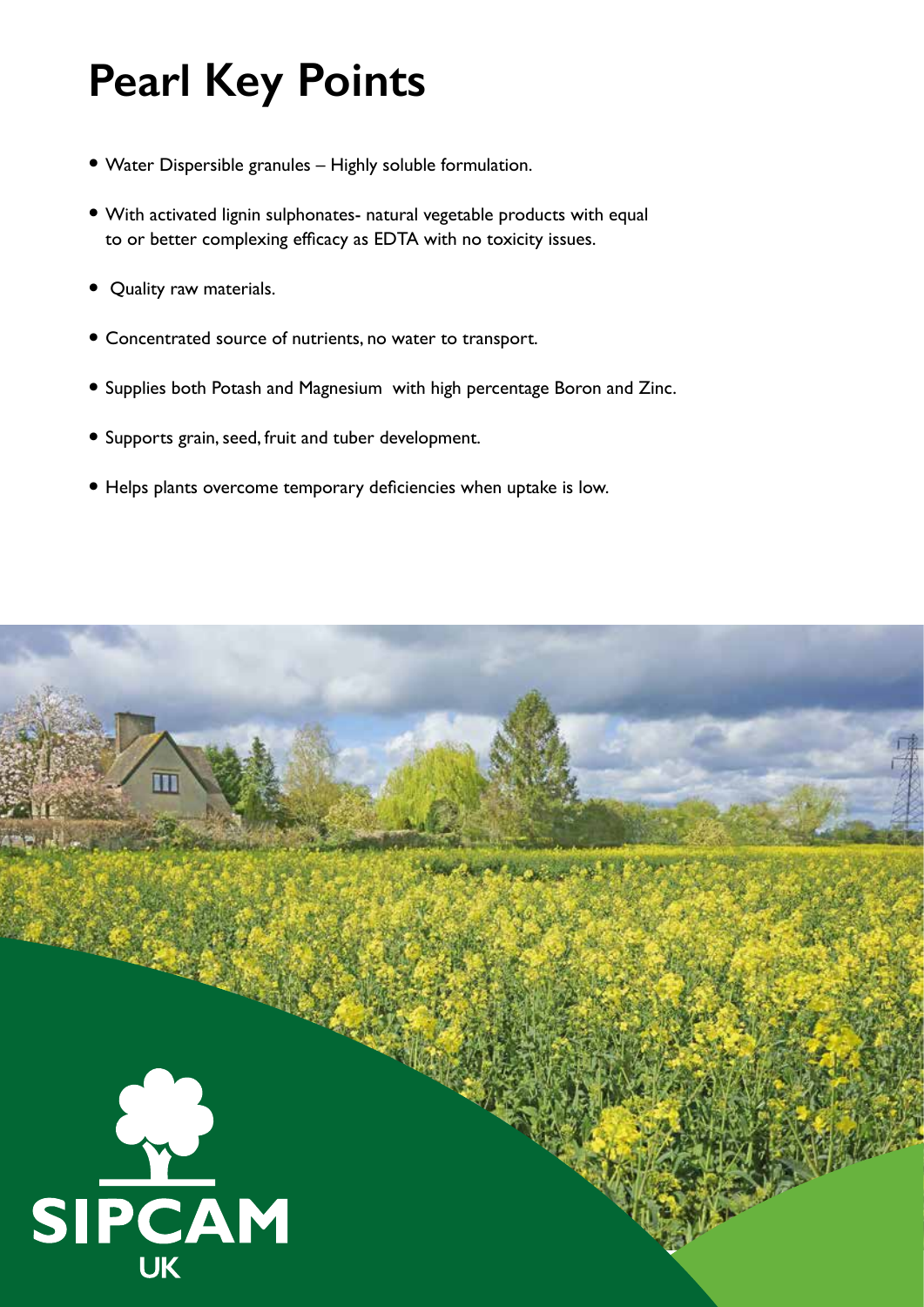## **Application**

**With a composition of 18% K2O. 6% MgO, 6% S, 1.5% Zn, 6% B, Pearl places essential nutrients exactly when the plant needs them.**

| Pearl                                  |               |                                |              |
|----------------------------------------|---------------|--------------------------------|--------------|
| Crop:                                  | Rate:         | Timing:                        | Application: |
| Fruit                                  | $2 - 3$ kg/ha | Flowering and fruit set        | $3 - 4$      |
| Vegetables, Sugar Beet,<br>Fodder Beet | $1 - 2$ kg/ha | Rapid growth and fruit set     | $3 - 4$      |
| Cereals, Maize, OSR                    | $2 - 3$ kg/ha | During grain/seed set and fill | $1 - 3$      |